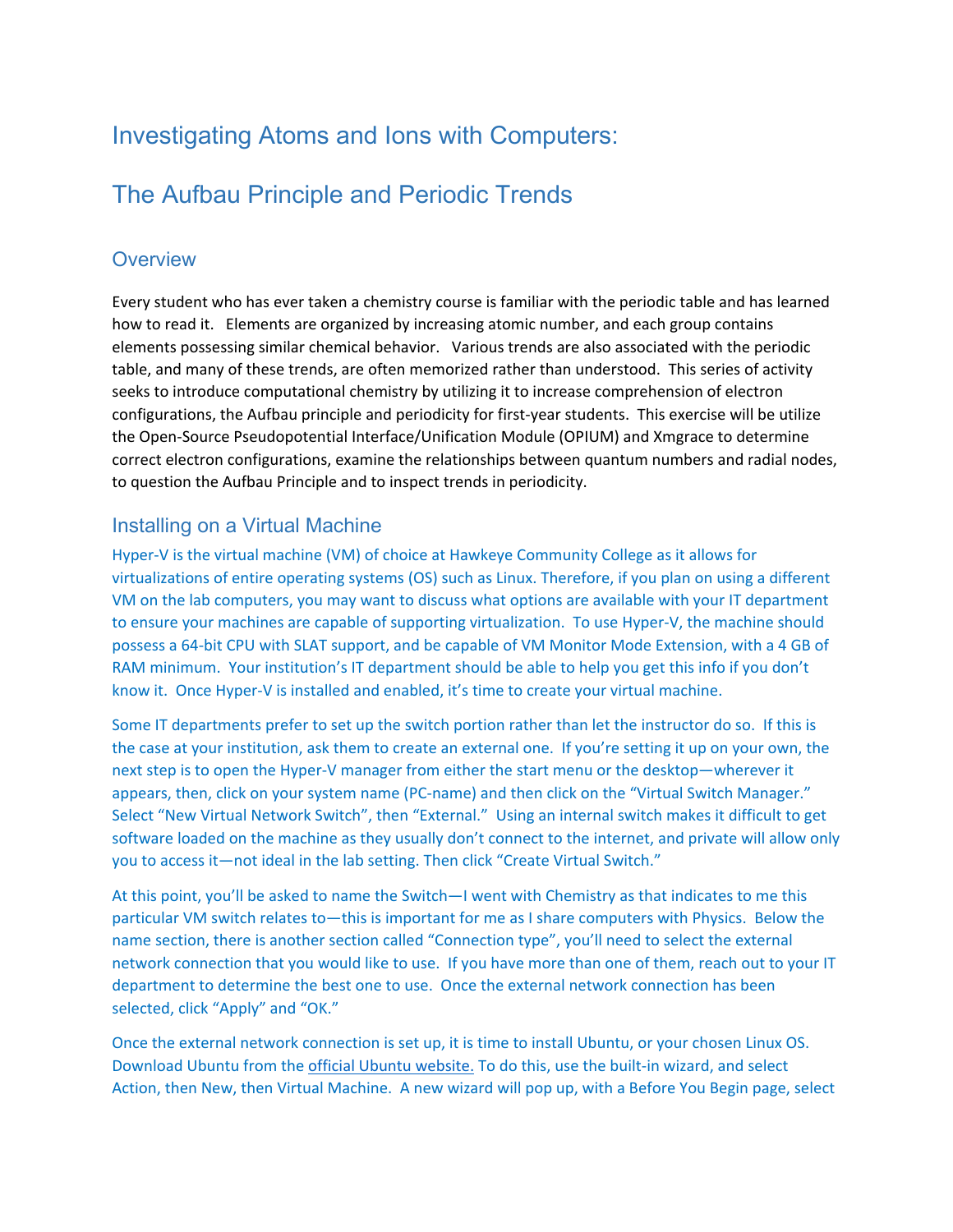"Next" to be able to specify the name of the virtual machine, as well as the location where you wish to store it. Most computers will default to the C:\ drive. Ask your IT department if they want you to store it elsewhere so it's easier for them to copy to other computers. The VM is named at this stage, and I've named mine Linux Chemistry, so I know which OS is going to be used. If I were going to have multiple VMs, I'd probably go with both OS and software in the name so students could easily identify which experiments it relates to. Then, it's time to choose the generation. Select Generation 1, as Generation 2 requires some special firmware. Select the amount of memory you wish to allocate to the VM, Ubuntu and OPIUM can easily run with on just 1 GB, but ensure dynamic memory has been enabled for the VM. In the configure networking section, select the network interface previously created, then connect to a virtual hard disk—basically, select the location where the virtual hard disk is stored. Ubuntu has a size minimum of 25 GB, but I find that 50 GB works for both Ubuntu and the software necessary for this exercise—especially as IT resets my machines back to the original build each semester. However, choose what you're comfortable with, or discuss with your IT to find out what their recommendations are. Then, choose the "Install an operating system from a bootable CD/DVD-Rom" and click on "Image File" and select the Ubuntu file previously downloaded from wherever it was saved. Then select "Next" to see the final summary of your choices. Carefully review them and select "Finish"

It's now time to finish the install. Right-click on the new VM and click "Connect" to start the VM. Instructions will appear on the screen to complete installation. [Ubuntu on Windows](https://geekflare.com/ubuntu-on-windows/) is a great website to follow along with step-by-step directions.

Once the VM is installed, it's time to install OPIUM and grace. If you're not familiar with using a command line prompt or Linux, it's best to familiarize yourself with commands before you import OPIUM and Grace into your brand new VM. I recommend [linux command tutorials](https://www.hostinger.com/tutorials/linux-commands) as a good starting place or [Ubuntu tutorials](https://ubuntu.com/tutorials/command-line-for-beginners#1-overview). It's important that you're comfortable moving around in and using Linux before you start doing this lab with students Once familiar with the commands, or with the aid of your cheat sheet, you are ready to install OPIUM and Grace. First, make sure you can connect to the internet using the new VM. I had to have help with this as IT created internal Virtual Switches—and I couldn't pull the saved downloads into the Ubuntu VM from a flash drive. This is why I recommend setting up an external switch. Download [OPIUM](https://sourceforge.net/projects/opium/) and its readme file into the VM, and follow the installation directions in the readme file. Make note of where you're storing OPIUM so you or students can find it easily. I made a directory for it, by typing **mkdir opium** in the command line of a terminal I opened in the virtual machine. If you need to copy the tar file into the new directory, this can be done by finding where the file saved to under the file drawer image in the VM, and then copying it to this new opium directory by opening a new terminal in the file directory and typing **mv tarfilename destinationfolder** and clicking enter. [Grace](https://plasma-gate.weizmann.ac.il/Grace/) should be downloaded and copied into this same directory. Both files should be untarred, and the readme files read to install correctly. The opium runscript has quite a long name, depending on the version, so I recommend renaming the executable to just opium. This is done in a similar manner as moving files to a new directory, the command used in **mv originalname newname**  and hitting the enter key.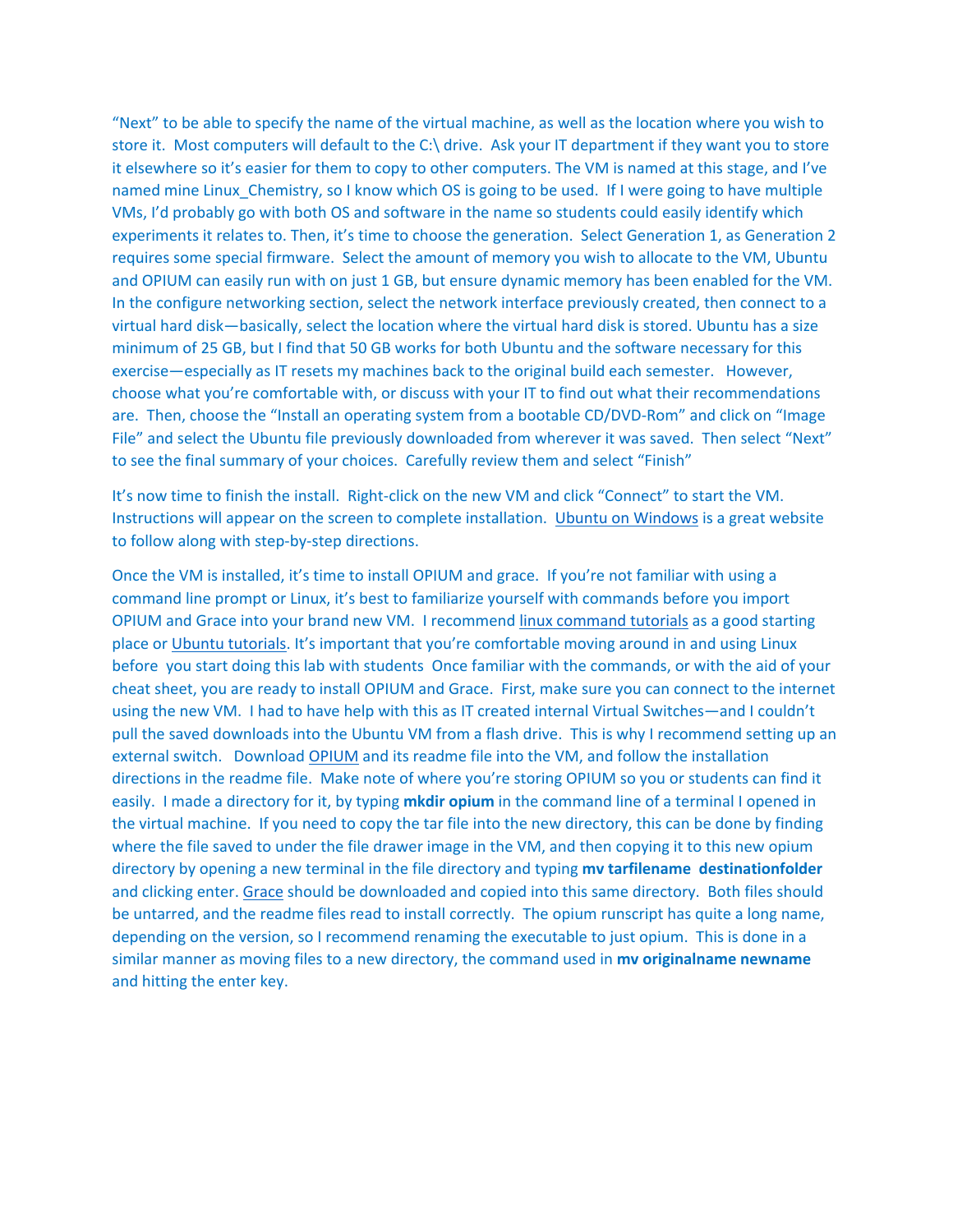## Pre-laboratory Questions Given to Students

Assign elements to students. 2-3, depending on class size, and if they're sharing computers. In classes where students share computers, I've found that 3 configurations for 2 assigned elements is what students have time to get through during a 2-hour lab period when students are rotating on the computer. Have them submit test configurations prior to the start of class—it helps with instructor prep of the class database if you know which configurations they plan on testing. It is also beneficial for students to have the atomic radii of their atoms written down and brought with them. For students assigned noble gases, have them use the radius of the preceding halogen.

Must be written in your lab notebook and turned in prior to the start of class.

- 1. What are the electron configurations for your assigned elements? How many total orbitals are in each configuration for each element? Answers vary; by orbitals, the OPIUM code wants to know the total number of subshells the atom has.
- 2. For one of your assigned elements with quantum number *n=3*, what other electron configurations are you planning on testing? Write the configurations for each of them. Why do you want to test these configurations? Answers Vary
- 3. For one of your transition metals, write the electron configurations for the neutral atom, the +1 cation, and the +2 cation. How many total electrons do each of these have? Answers vary
- 4. Find the literature values for the first and second ionization energies for the element you chose in number 3. Record these and your source. Answers vary
- 5. Determine the conversion factors to convert Ry/atom to kJ/mol. Students may need help with this one—go over it at the start of class to make sure they have the appropriate conversion factor (1312.75 kJ/mol = 1 Ry/atom)
- 6. What is the formula for determining percent error?  $|$ *literature value – calculated value* $|$  $\frac{1}{\text{literature value}}$  \* 100 = % error

## **Objectives**

In this experiment, students will

- Gain experience with open-source computational chemistry software.
- Identify relationships between quantum numbers, atomic orbital energies, and wavefunctions.
- Learn how quantitatively identify incorrect electron configurations.
- Determine if and where exceptions to the Aufbau Principle occur.
- Calculate ionization energies and compare with literature.
- Extract and plot trends from quantitative data.

As this activity will require 2 laboratory periods, it is broken into two parts: Investigating the Aufbau Principle and Periodic Trends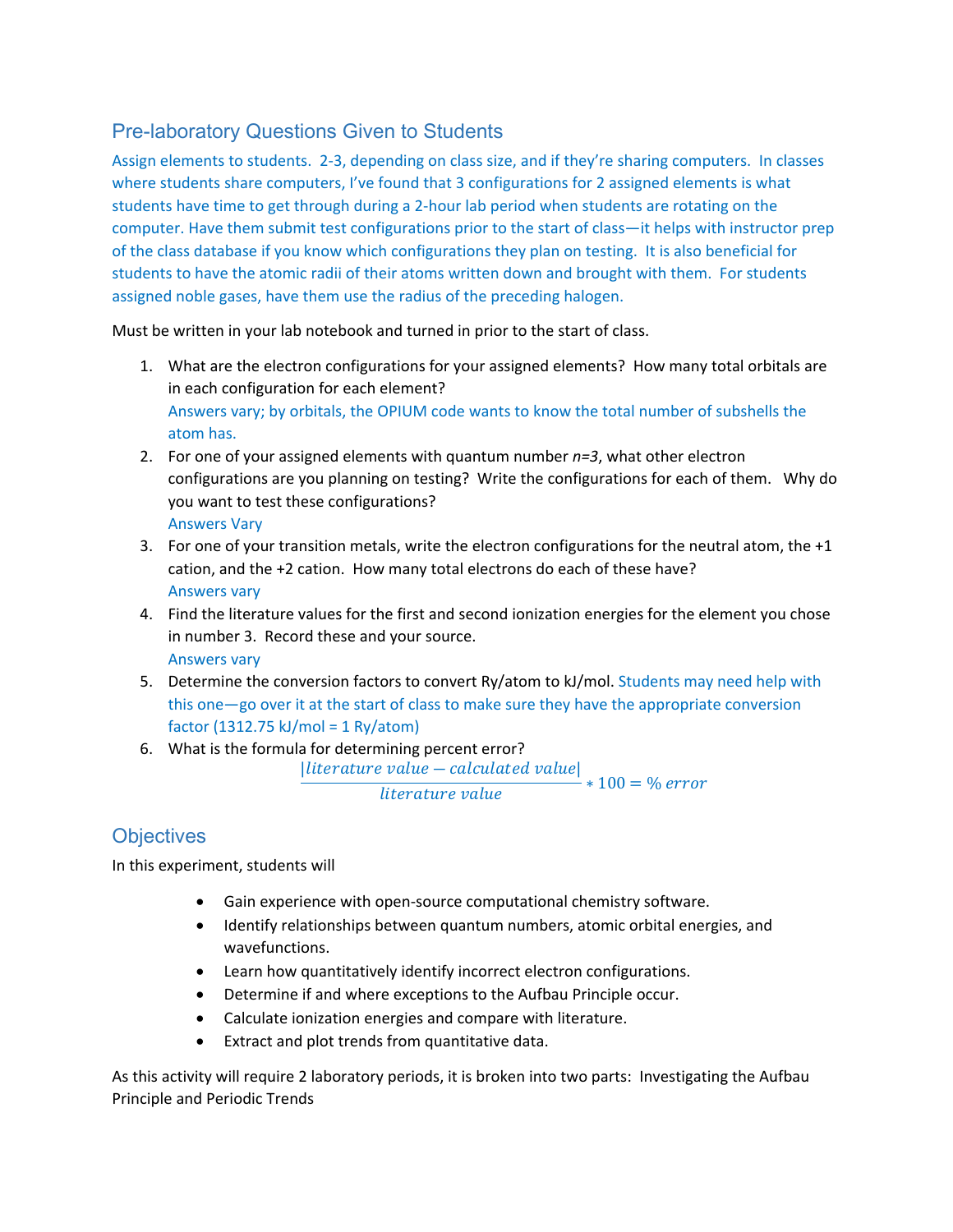## **Materials**

Lab computers with OPIUM and Grace installed either in Linux or on a Virtual Machine Periodic Table Directions on how to use OPIUM [\(OPIUM in VM--Carbon\)](https://hcc.hosted.panopto.com/Panopto/Pages/Embed.aspx?id=dd43f166-73d7-405b-8c40-aa63012679a2)

If using a different VM, it may be best to record your own video for your students. I've found that providing students with a video helps them better prepare for the activity.

## Example Input File

| [Atom]           |                                                                                              |
|------------------|----------------------------------------------------------------------------------------------|
| C                | Symbol for the element                                                                       |
| 3                | <b>Total number of subshells</b>                                                             |
| $1002.00 -$      | Sublevel in nlm notation, # of electrons, and the '-' tells the code to calculate the energy |
| $2002.00 -$      | Repeat for each sublevel                                                                     |
| $2102.00 -$      | with desired # of electrons.                                                                 |
| [Pseudo]         |                                                                                              |
| 3 1.54 1.54 1.54 | Total # of sublevels to plot, and a radius to use for each (use diameter of atom)            |
| opt              | <b>Calculation method</b>                                                                    |
| [Optinfo]        |                                                                                              |
| 7.07 10          | Info for calculation method                                                                  |
| 7.07 10          | List these values for each sublevel to be plotted.                                           |
| 7.07 10          | No need to change values for this activity—we're not building pseudopotentials!              |
|                  |                                                                                              |

## **Methods**

Investigating the Aufbau Principle

- 1. Log in to the computer, then log in to the server or access the virtual machine as directed by the instructor.
- 2. Follow along with the instructor to work through the Carbon example as demonstrated by the video. Record data as directed. Some of the commands you'll use follow:

**emacs C.param ./opium C C.log ae plot wa emacs C.log**

Shown below is the sample output file for Carbon. We're interested in the total energy, which is listed first under the total number of iterations, then the orbitals, their filling, and their related eigenvalues for this exercise.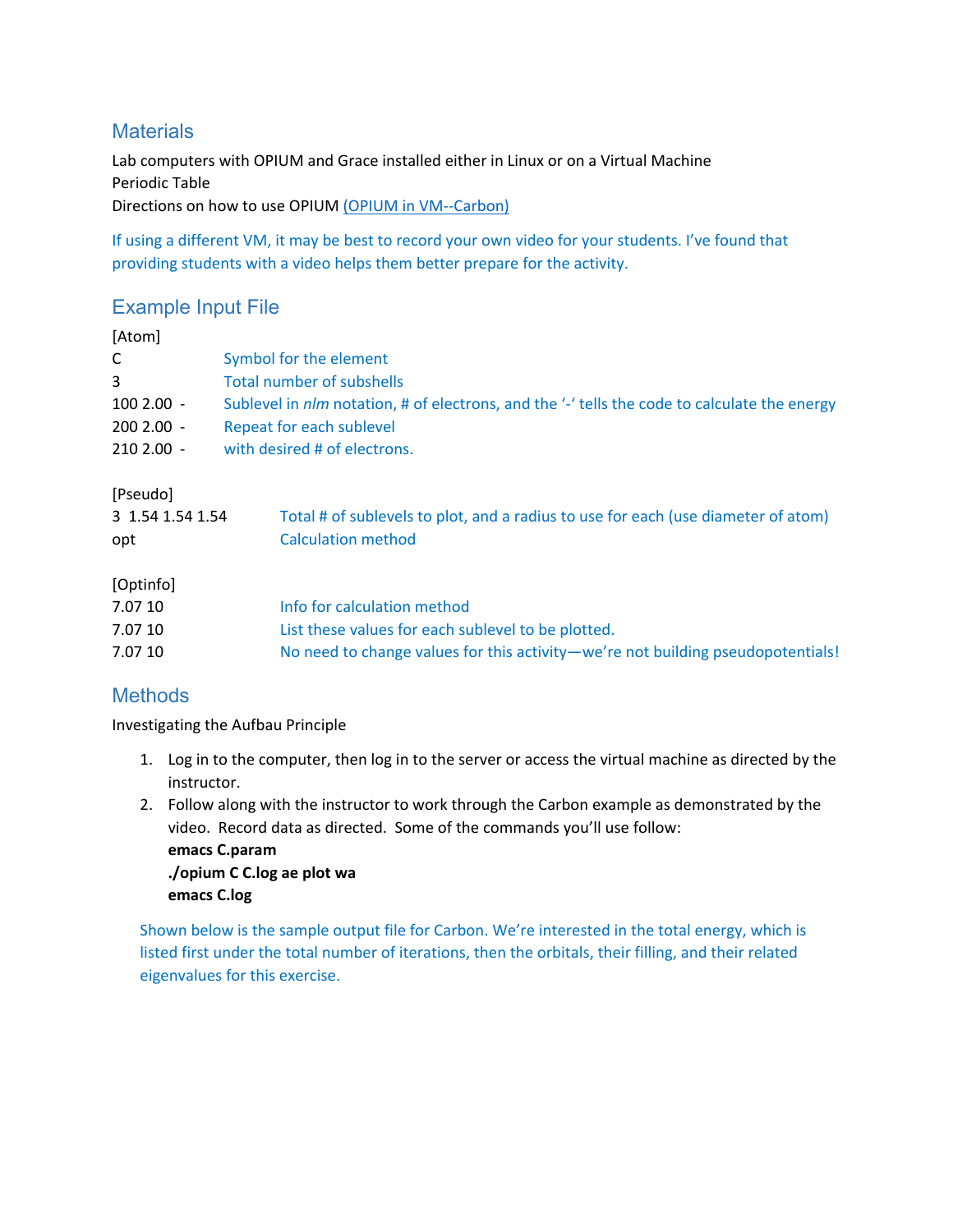| Begin AE calculation<br>-----------------------------<br>Eigenvalue guesses<br>$-36.00000000$<br>$-2.25000000$ | Performing non-relativistic AE calculation |                                                                                                                      |                                                    |  |  |
|----------------------------------------------------------------------------------------------------------------|--------------------------------------------|----------------------------------------------------------------------------------------------------------------------|----------------------------------------------------|--|--|
|                                                                                                                |                                            |                                                                                                                      |                                                    |  |  |
|                                                                                                                |                                            |                                                                                                                      |                                                    |  |  |
|                                                                                                                |                                            |                                                                                                                      |                                                    |  |  |
|                                                                                                                |                                            |                                                                                                                      |                                                    |  |  |
|                                                                                                                |                                            |                                                                                                                      |                                                    |  |  |
|                                                                                                                |                                            | $-2.25000000$                                                                                                        |                                                    |  |  |
| Etot                                                                                                           | Ebs                                        | Ehxc                                                                                                                 | de max dv max                                      |  |  |
| -78.0101223                                                                                                    | $-46.1066343$                              |                                                                                                                      | $-31.9034880$ 0.73E+00 0.20E+01                    |  |  |
|                                                                                                                |                                            |                                                                                                                      | $-32.2859913$ 0.10E+00 0.10E+01                    |  |  |
|                                                                                                                |                                            |                                                                                                                      | $-32.4821132$ 0.18E+00 0.14E+00                    |  |  |
|                                                                                                                |                                            |                                                                                                                      |                                                    |  |  |
| - 74.8485240                                                                                                   | $-42.5925070$                              |                                                                                                                      | $-32.2560171$ 0.22E $-07$ 0.57E $-07$              |  |  |
| - 74.8485240                                                                                                   | $-42.5925070$                              |                                                                                                                      | $-32.2560171$ 0.11E-07 0.32E-07                    |  |  |
| -74.8485240                                                                                                    | - 42.5925069                               |                                                                                                                      | $-32.2560171$ 0.52E-08 0.18E-07                    |  |  |
|                                                                                                                |                                            |                                                                                                                      |                                                    |  |  |
|                                                                                                                |                                            |                                                                                                                      | $-32.25601705$                                     |  |  |
|                                                                                                                |                                            |                                                                                                                      |                                                    |  |  |
| Filling                                                                                                        | Eigenvalues                                | $Norm(rc \rightarrow 00)$                                                                                            | Peak                                               |  |  |
| 2.000                                                                                                          | $-19.895705$                               |                                                                                                                      |                                                    |  |  |
| 2.000                                                                                                          | $-1.001950$                                | 0.542895                                                                                                             | 1.224346                                           |  |  |
| 2.000                                                                                                          | $-0.398599$                                | 0.589443                                                                                                             |                                                    |  |  |
|                                                                                                                |                                            | -76.9630569 -44.6770656<br>$-75.3373196 - 42.8552064$<br>27 iterations: (units are Ry and bohr)<br>-74.84852399 Ebs: | -42.59250694 Ehxc:<br>35.24955639 Exc: -9.45350358 |  |  |

- 3. Take a picture or a screenshot of the plots created. Let them use their phones if desired, it helps them rotate through faster to ensure everybody is able to get their configurations done.
- 4. Complete all-electron calculations for all assigned elements and record your data—all the places after the decimal should be recorded. When using the commands above, remember to change out the symbol for your elements! Again, allowing them to take pictures and then record in their lab notebook is a timesaver!
- 5. To run different configurations of an element or ion, there are two approaches. If you want to change the entire configuration, create a new input file. If you want to test an ion of an existing configuration, the command **cp Sy.param Sy1.param** is your best option, where Sy is the symbol of your element. Use the emacs command to open the new file and modify as desired. Watch for errors here, many of them may use Sy instead of the symbol of their assigned element, or they'll add extra space and will then need to recreate the file.
- 6. Run a variety of different configurations for one of your assigned elements in period 3. For the configurations you tested, **how can the correct electron configuration be identified?** (Data Analysis Question 1) **Explain your reasoning.** (Because the book says a particular configuration is correct is not a valid answer.) This is a good topic to discuss with the class as a whole.
- 7. Create a graph for one of your non-transition metal elements showing the orbitals filling in increasing energy. The x-axis should be your orbitals in *nlm* notation, and your y-axis should be the energy of the orbitals in Ry. Label your graph. I allow the use of bar or line graphs—it depends on your preference.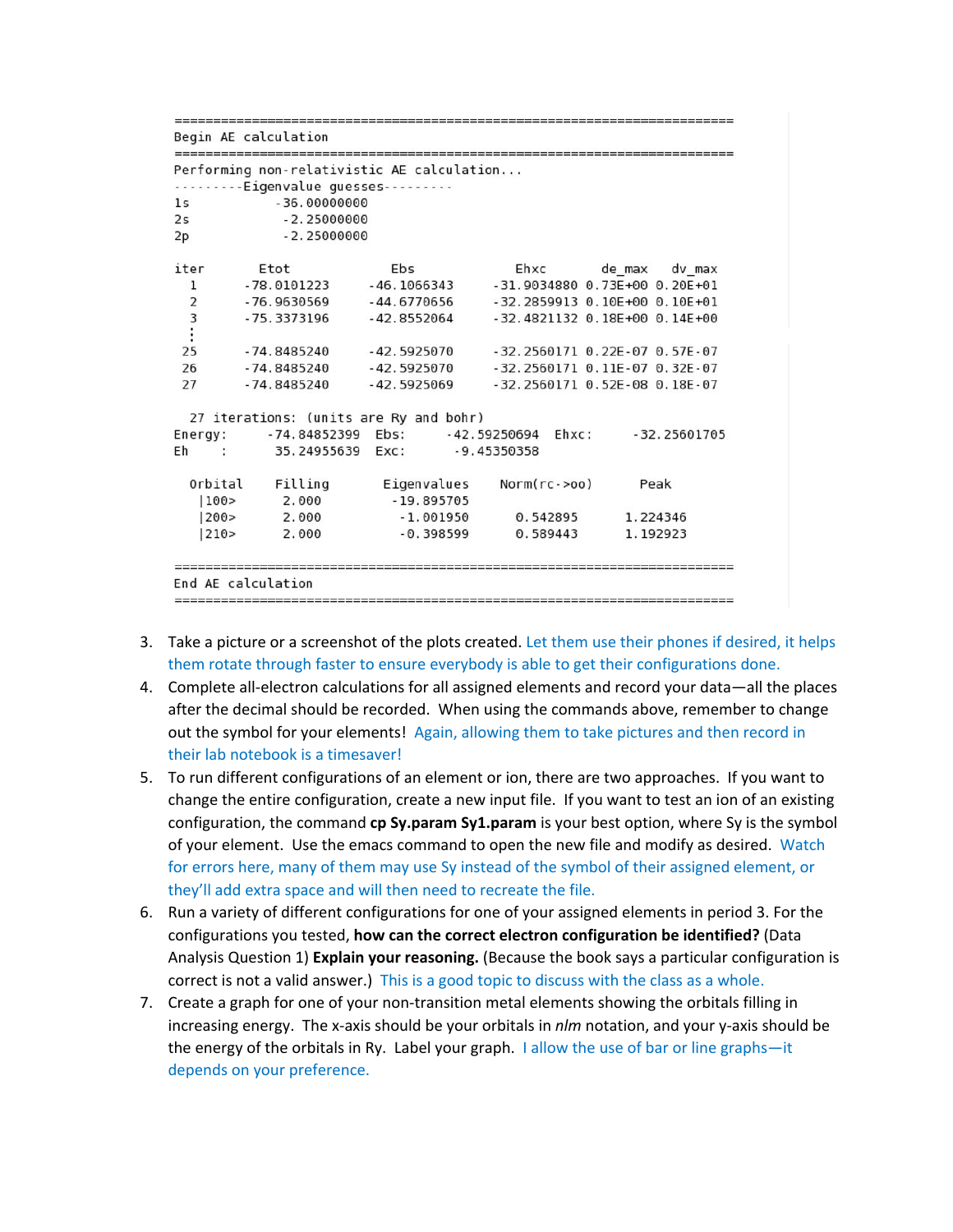- 8. Create a graph for one of your assigned transition metals. The graph should have the same axes used in 7. These graphs get tricky to read due to the huge differences in energy which we start to notice. Bar graphs are generally a bit easier for this one compared to line graphs.
- 9. Compare your graphs from 8 and 9. And, using the class data, create a plot of *4s* and *3d* orbital energies for the 3d transition metals. Label your graph. What happens as one moves from left to right across the period? Do all of these follow the diagram in the text? Again, line or bar graph. I prefer a line graph, and I have my students label the x-axis with the element symbols for Sc-Zn.

**Is the Aufbau Principle obeyed in all circumstances? (**Question 2**)**

At this point, you should be wrapping up week 1 of the lab. Next week will wrap up Part I by examining the relationship between quantum numbers and radial nodes, and will then continue on with Part II. Turn all data from Week 1 into the instructor so the class database can be completed and uploaded to Canvas. (Or LMS of your choice)

- 10. Examine the plot for your transition metal. How many times do the radial wavefunctions for the *1s*, *2s*, *3s* and *4s* orbitals cross zero? **How are quantum numbers and radial nodes related?**  (Question 3) If they edit their graphs to have different colors for each of the wavefunctions, this is easier for them to determine.
- 11. Using the same graph as the previous step, examine the radial wavefunctions for the *3s*, *3p*, and *3d* orbitals. **Within a particular quantum number, what is the relationship between radial nodes and type of orbital?** (Question 4) Same note as above, different colors help make it easier to pick out lines—they can also increase line thickness if desired.

#### Periodic Trends

- 12. To calculate the first ionization energies, run all-electron calculations for the neutral atom and for the +1 cation for one of your assigned metal atoms. Record the total energy for each.
- 13. Take the difference between the total energy of the +1 cation and the neutral atom. As all of the energies provided by the software are in Ry/atom (electron), unit conversions will be necessary to convert to the SI units students are familiar with. **How is ionization energy related to total energy?** (Question 5) Students need to take the differences in total energy.
- 14. Calculate your percent error. Literature values can be obtained from the textbook or from the NIST Chemistry Webbook.
- 15. To calculate the second ionization energy, run the all-electron calculation for the +2 cation. Take the difference between the +2 cation and the +1 cation's total energies. Convert to SI units. Calculate the percent error**. Using your results, can you explain why certain cations will form, but others won't? (Question 6)**
- 16. Make a table of containing the valence orbitals and their energies for the representative elements.
- 17. Examine the class data, **does the data explain why the noble gases are the most inert group of elements?** (Question 7) What do they notice happens to the valence orbitals as the noble gases are approached?
- 18. All tables and graphs must be in your typed, electronically submitted lab report.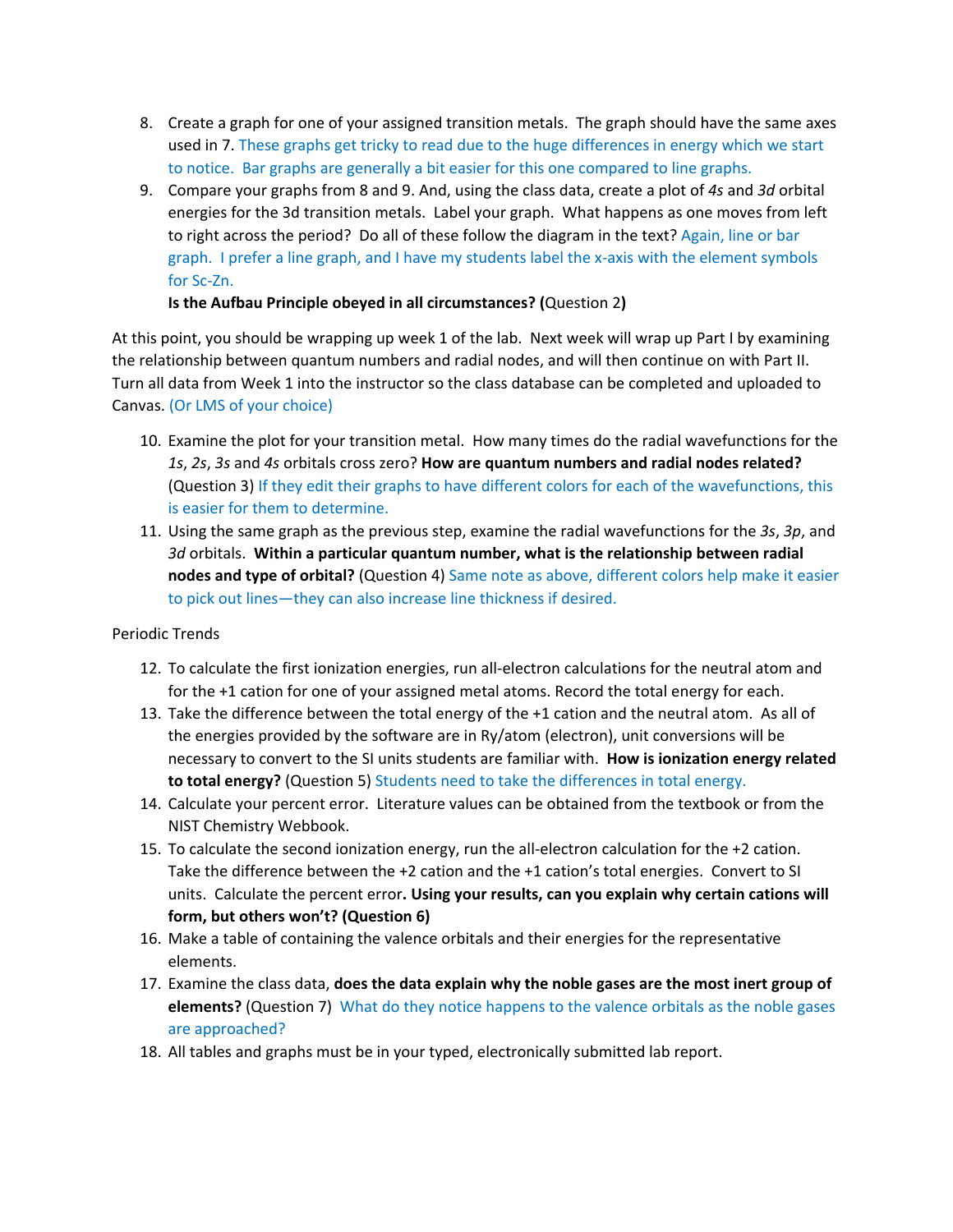## Data Analysis Questions

Investigating the Aufbau Principle:

- 1. How can the correct electron configuration be identified?
- 2. Is the Aufbau Principle obeyed in all circumstances?
- 3. How are quantum numbers and radial nodes related?
- 4. Within a particular quantum number, what is the relationship between radial nodes and type of orbital?

Periodic Trends:

- 5. How is ionization energy related to energy?
- 6. Does the data explain why the noble gases are the most inert group of elements?
- 7. Why can some cations form, but others cannot? Examples of Na<sup>+</sup> vs Na<sup>2+</sup>.

## Error Analysis

Discuss the percent error found from your ionization energies. What do these values tell you about the methods used by the software?

### **Conclusion**

How has your understanding of electron configurations changed after doing this lab? Were you able to meet all of the objectives? Are there any parts of the exercise you would like to spend more time on or that are still unclear?

These questions help gauge where students now feel they are on understanding the topic, and also help modify the lab to fit your needs based on student feedback.

## Teacher Information

#### Sample Answers for Data Analysis Questions

1. How can a correct electron configuration be identified?

**The example here is for Chromium**: Test out various configurations—the easiest way to do this is through use of the [Configs] keyblock as only a single input file is needed. The total energy for the correct configuration is -2084.03498 Ry. For the [Ar]  $4s<sup>2</sup>$  3d<sup>4</sup> configuration, the total energy is -2084.02264 Ry. The correct configuration is the most stable one, will always have the lowest total energy.

2. Is the Aufbau Principle obeyed in all circumstances?

By examining a table of the energy (Ry) values of the 4*s* and 3*d* orbitals and by plotting them, we find that once one moves to Ti in the transition metals, the 4*s* orbitals are higher in energy which makes them easier to remove. One can also hypothesis that the closer in energy the 4*s* and 3*d* orbitals are, the more likely the elements are to lose all the electrons contained in both orbitals.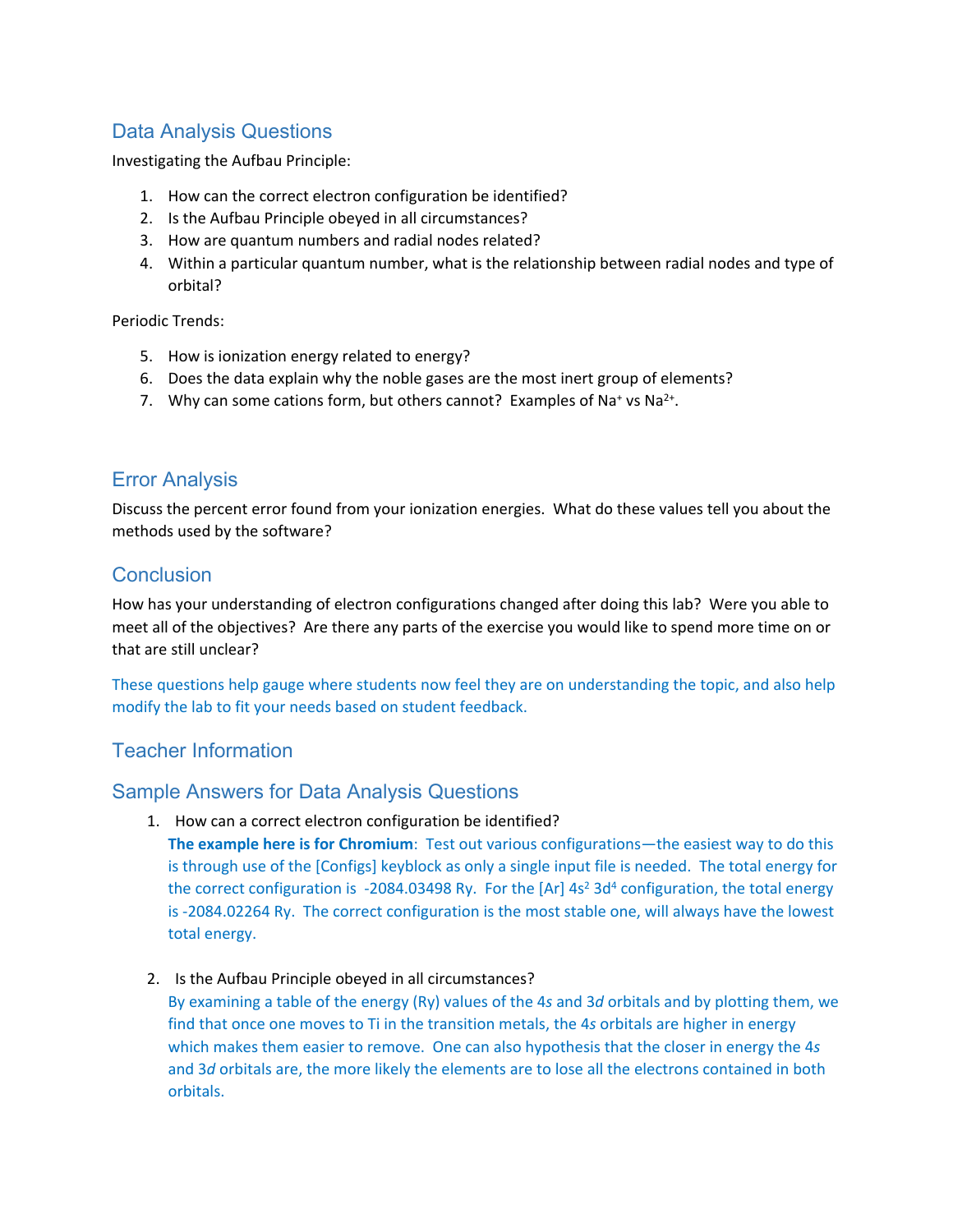|  |  | Mn |                                                                                                        |  |  |
|--|--|----|--------------------------------------------------------------------------------------------------------|--|--|
|  |  |    | 4s   -0.3135   -0.3348   -0.3525   -0.2363   -0.3828   -0.3965   -0.4095   -0.4220   -0.3447   -0.4459 |  |  |
|  |  |    | 3d   -0.2619   -0.3397   -0.4089   -0.3016   -0.5327   -0.5897   -0.6215   -0.6969   -0.4044   -0.7974 |  |  |

Eigenvalue Comparison of  $4s$  and  $3d$  Orbitals for the  $3d$  Transition Metals



*Figure 1. Plot of 4s and 3d orbital energies.*

3. How are quantum numbers and radial nodes related?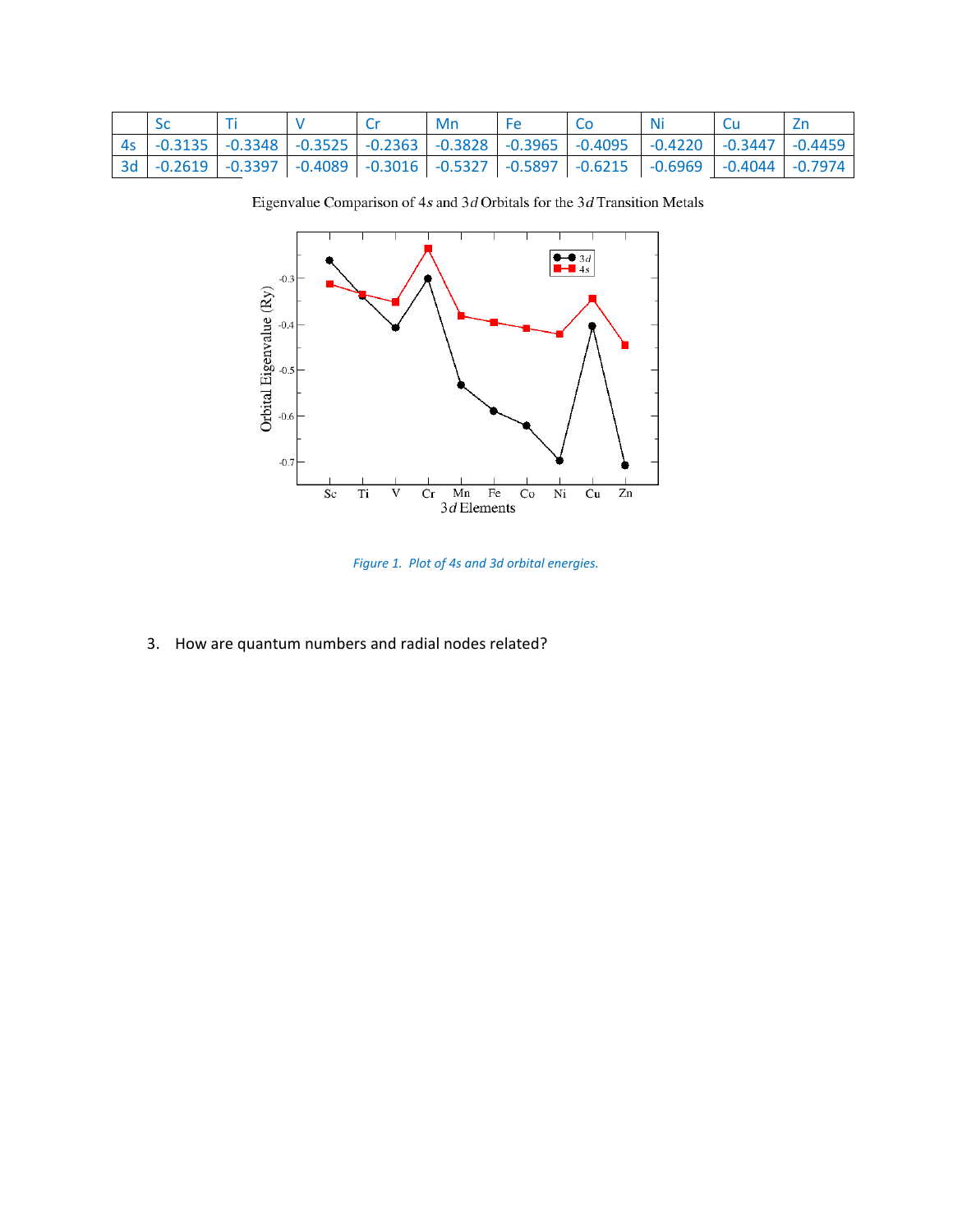

By plotting or comparing the wavefunctions for the *s* orbitals for the principle quantum number, we can see that the relationship between wavefunction (or radial probability distribution) and the number of nodes is

*nodes = n-1*. We also can observe that the greater *n* is, the greater the probability that the bulk of the radial distribution of the electrons will be located further from the nucleus.

4. Within a particular quantum number, what is the relationship between radial nodes and type of orbital?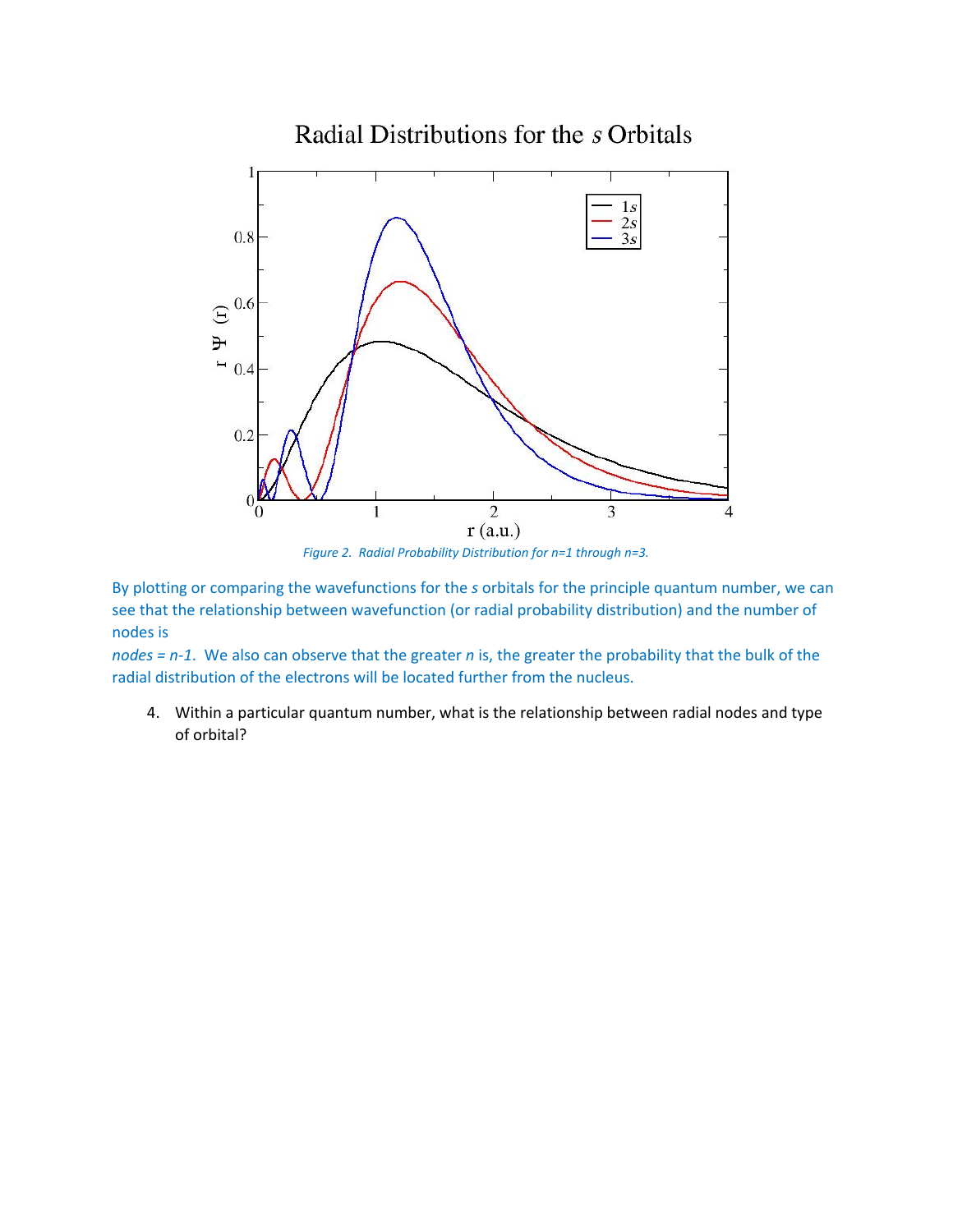

# Radial Probability Distribution for  $n = 3$

*Figure 3. Radial probability distrubtion for all n=3 wavefunctions.*

If we examine the radial probability distribution of all *n=3* wavefunctions, we see the *3s* has 2 nodes, the *3p* has 1 node, and the *3d* has zero nodes. This means we can further clarify that nodes = *n-1* for the *s* orbitals, *n-2* for the *p* orbitals and we can hypothesize this trend will be *n-3* for the *d* orbitals and *n-4* for the *f* orbitals. More calculations would need to be computed and plotted to test this hypothesis.

#### 5. How is ionization energy related to total energy?

By making a table of the valence atomic orbitals energies (Ry) we find that the higher the principle quantum number, the higher the energy (or the smaller the energy's magnitude), making it easier to remove an electron. This matches the trend that as one goes down a group, the ionization energy decreases. We also see the energy of the valence atomic orbitals becomes more negative (an increase in magnitude) as one goes left to right across the periodic table, requiring more energy to remove an electron. This again follows the trend for ionization energy.

Ionization energy for the formation of cations can easily be calculated using this software. By using the cp command, we can copy the initial file to one of the ion, and then make the necessary edits. We can make as many of these files as desired and use them to test a multitude of cations. **The example here is for copper.**

Start by obtaining the total energy for the neutral configuration. For neutral Cu with the configuration [Ar]4s<sup>1</sup> 3d<sup>10</sup>, the total energy is -3275.53914 Ry. The Cu<sup>+</sup> cation was ran through as Cu1.param and a total energy of -3274. 93714 Ry was obtained. Take the difference between the two total energies.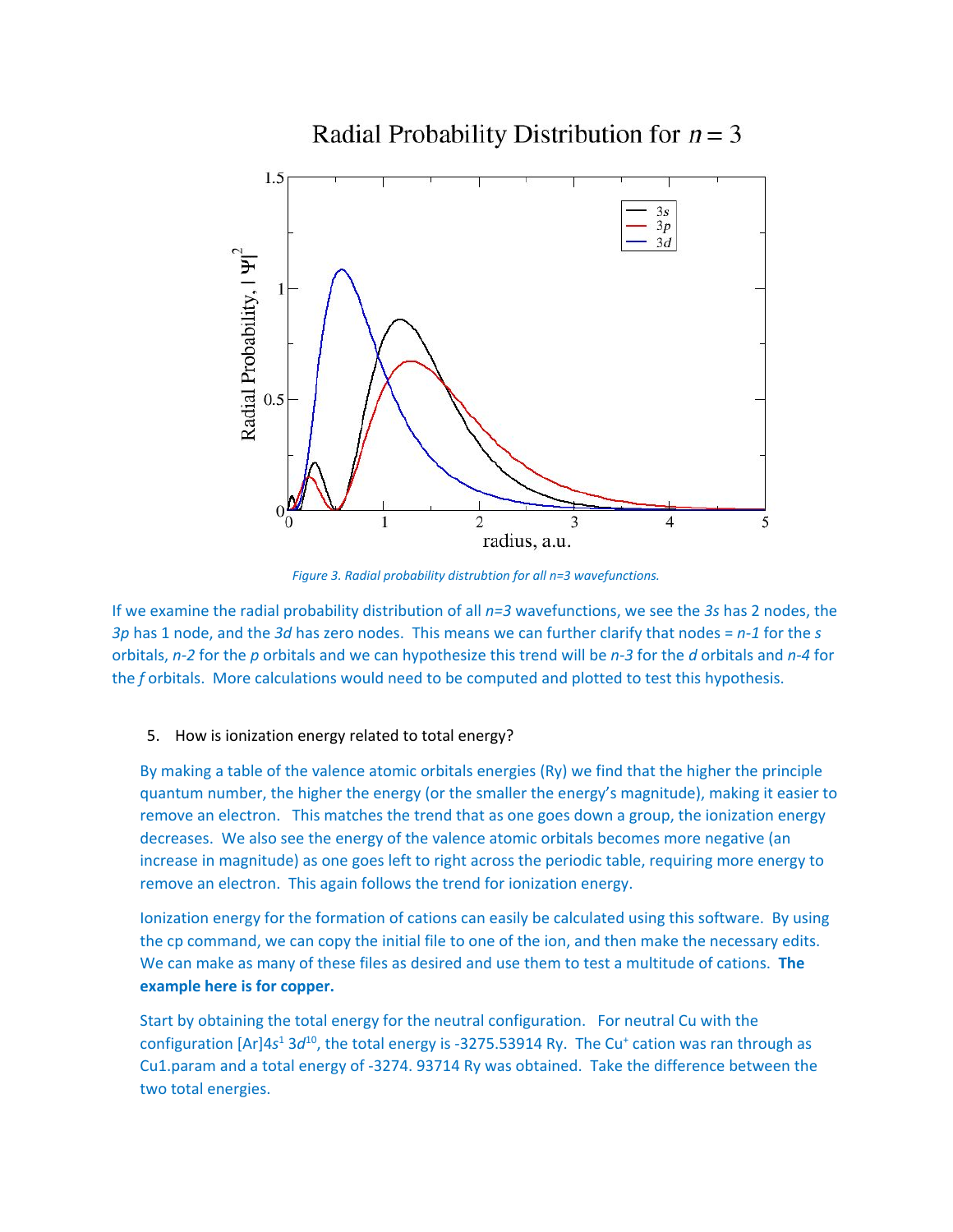-3274.93714 Ry- -3275.53914 Ry = 0.60200 Ry.

However, SI units are in kJ/mol. Units need to be converted. This is the energy it takes to remove a single electron from a copper atom. How many atoms are in a mole?  $(6.022 * 10<sup>23</sup>$  atoms/mol). What is the conversion between Rydberg and kJ?  $(2.18 * 10^{-21} \text{ kJ} = 1 \text{ Ry})$  or  $(1 \text{ Ry} = 1312.75 \text{ kJ/mol})$ .

$$
\frac{0.60200 \, Ry}{1 \, atom} * \frac{2.18 * 10^{-21} kJ}{1 \, Ry} * \frac{6.022 * 10^{23} \, atoms \, Cu}{1 \, mol \, Cu} = 790.31 \, \frac{kJ}{mol}
$$

Literature value (obtained from NIST Chemistry Webbook) is 745.48 kJ/mol.

The percent error can be calculated, and is found to be 5.95 % for the first ionization energy.

This can be repeated for the removal of the second electron, where the difference would be taken between Cu<sup>2+</sup> and Cu<sup>+</sup>. The percent error for the second ionization energy of copper is 7.58 %. Students would be able to determine a trend in ionization energies.

| <b>Orbitals in Kr</b> | Orbital energies in Ry |
|-----------------------|------------------------|
| 1 <sub>S</sub>        | $-1019.9700$           |
| 2s                    | $-132.5730$            |
| 2p                    | $-120.0360$            |
| 3s                    | $-18.6305$             |
| 3p                    | $-14.1734$             |
| 4s                    | $-1.6410$              |
| 3d                    | $-6.1483$              |
|                       | $-0.6928$              |

6. Does the data explain why the noble gases are the most inert group of elements?

By creating a table of containing all the orbitals' energies (example shown is Kr), the data shows a large difference in energy each time electrons enter a new shell (higher *n*). The higher the value of *n*, the smaller in magnitude the energy is. For example, there is a significant increase in energy as one moves from the *2p* orbital to the *3s* orbital. However, moving left to right across a particular quantum number show only a slight increase in energy (slight change in magnitude. If for example, we were to look only at the orbital energies for *n=3*, one finds that the *s* orbital is the lowest in energy, the *p* orbital falls in the middle, and the *d* orbital is the highest in energy. If the collected data is analyzed, one sees that by moving towards noble gas configuration, the valence shells energies become more negative, and therefore more stable. This can also be observed by examining the trend of the total energy for the elements.

7. Why can some cations form, but others cannot? Examples of Na<sup>+</sup> vs Na<sup>2+</sup>.

For cations, the ionization energies for removing multiple electrons can be removed, and the quantity of energy to remove each electron can be determined and the results analyzed to determine why some electrons can be removed and others cannot.